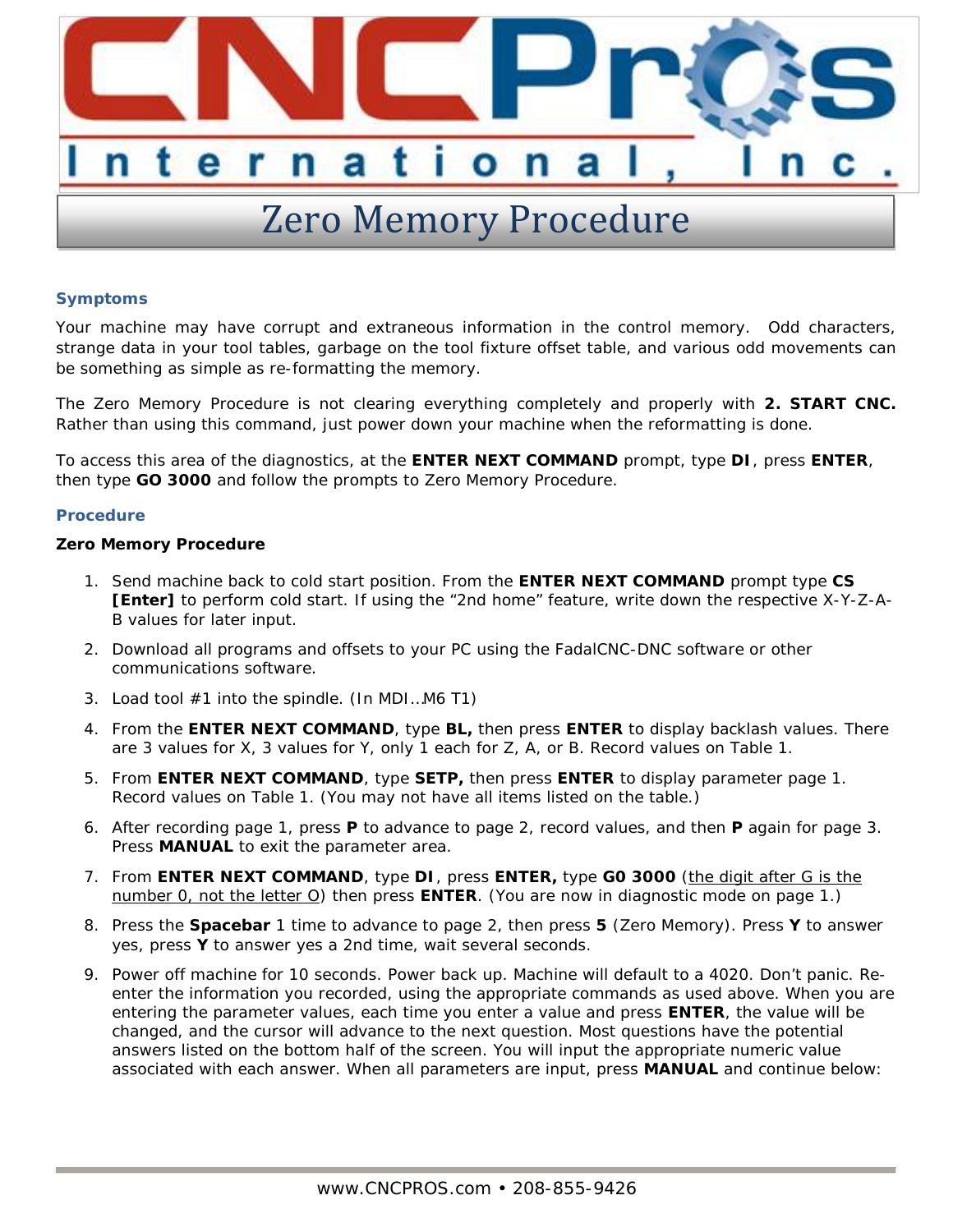

To insert the backlash values, use this format: BL,1,value,value,value (for X) BL,2,value,value,value (for Y) BL,3,value (for Z) BL,4,value (for A) BL,5,value (for B)

- 10. Power machine off for 10 seconds again. On power-up, it will now recognize your parameters. If you have a 4th or 4th/5th axis, you will now have to enter the BL,4,value and the BL,5,value.
- 11.After cold start, at **ENTER NEXT COMMAND** type **SETTO** then press **ENTER** to reset ATC to tool #1. Jog any axis to its "2nd home" location then use the command **SETX/SETY/SETZ** accordingly.
- 12. Upload all saved programs and tooling.

You are now finished with the procedure. Your machine should run great after this procedure and if not, give our technicians a call and we will help you through any problems you encounter.